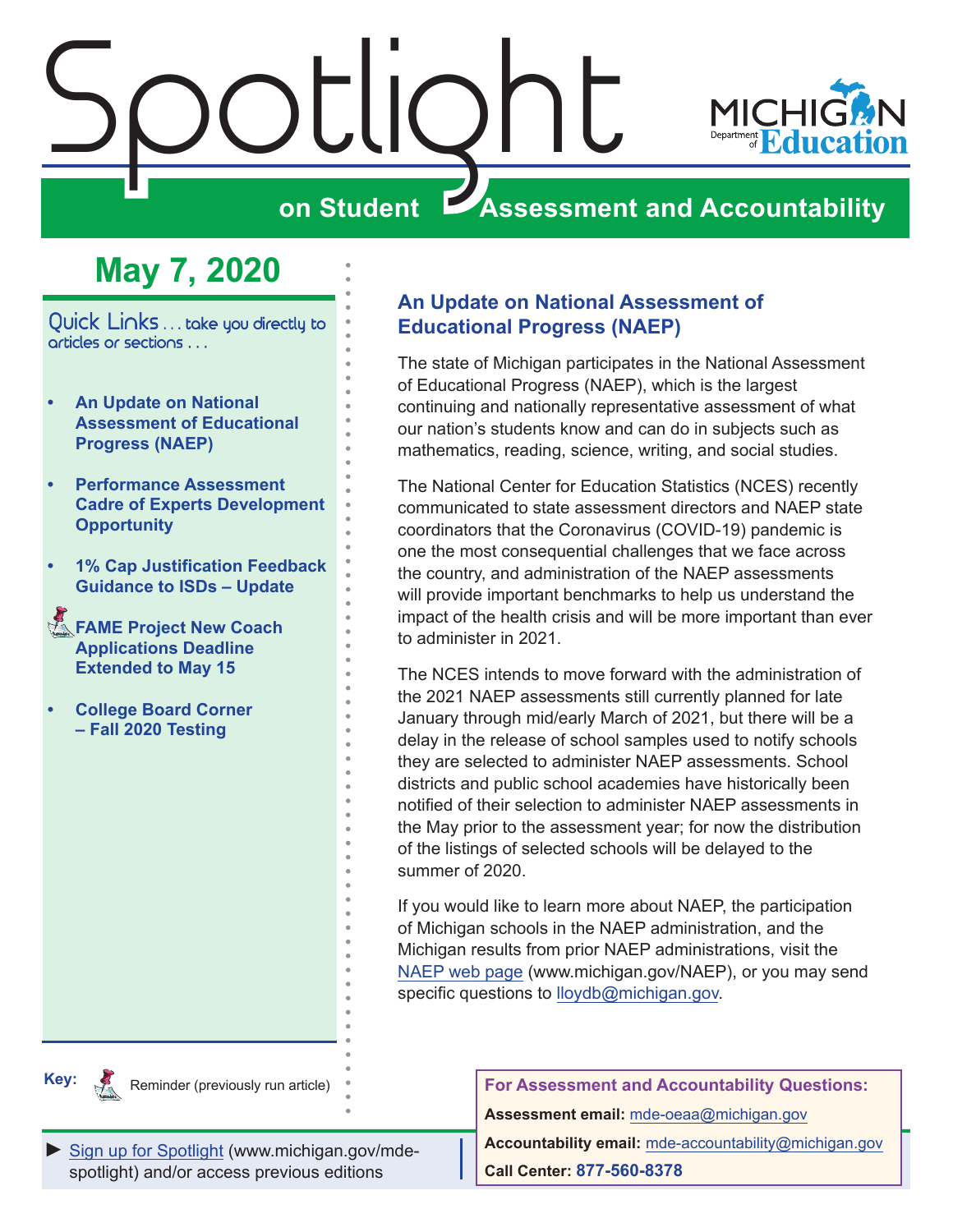#### <span id="page-1-0"></span>**Performance Assessment Cadre of Experts Development Opportunity**

Are you interested in learning about, developing, and implementing Performance Assessments in your district or school while earning SCHECH hours? Join us as we work with the National Center for Assessment to develop Performance Assessments that are aligned to Michigan's Academic Standards and the Michigan model competencies. Competencies are groups of academic standards grouped according to relevance in instructional design. More information is available at [Competency-based Education in Michigan.](https://www.michigan.gov/mde/0,4615,7-140-28753_65803-322532--,00.html)

#### **Qualifications:**

- Educators in each grade span: K-2, 3-5, 6-8, and 9-12
- Experience with Michigan Academic Standards
- Experience with, understanding of, or interest in working with Competency-based Education (CBE) systems

#### **You will have opportunities to:**

- learn about the state model competencies
- engage in a process for developing performance assessments and rubrics
- collaborate with peers from other districts
- practice using a rubric and calibrating the scoring of performance assessments
- take part in a research agenda focused on measuring competencies through performance assessments

#### **Participants are expected to:**

- attend all scheduled meetings: four (4) two-anda-half (2.5) day sessions beginning in October 2020. (final dates will be published in the Spotlight)
- collaborate with grade-span teachers in the development of a performance assessment and corresponding rubric aligned to the state model competencies, given guidance and resources
- administer and collect student responses for one performance assessment
- collaborate with grade-span teachers in the scoring of student work resulting from implementation of the performance assessment
- be willing to be observed during implementation of performance assessment with a selected group of students
- be willing to engage in interviews relative to the impact of a performance assessment on curriculum, instruction, and student learning
- be willing to engage in a focus group to determine the impact of the professional development on instructional practice
- be willing to complete a survey at the end of the professional learning

If you are interested in participating, submit your resume to [mde-oeaa@michigan.gov](mailto:mde-oeaa%40michigan.gov?subject=Performance%20Assessment%20Cadre%20of%20Experts) with the subject line: Performance Assessment Cadre of Experts.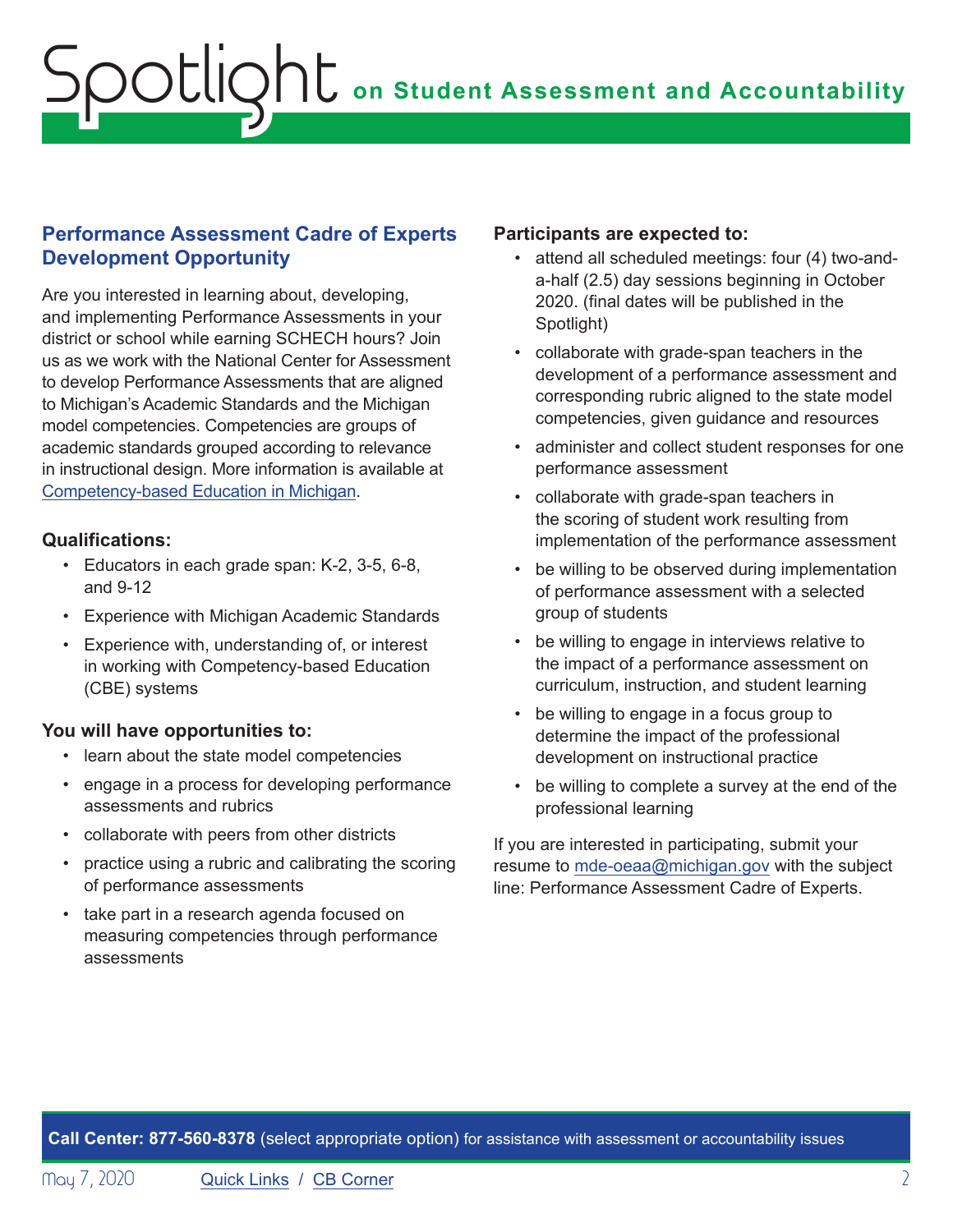# <span id="page-2-0"></span>**on Student Assessment and Accountability** Spotlight

#### **1% Cap Justification Feedback Guidance to ISDs – Update**

The Michigan Department of Education (MDE) 1% CAP support team is completing final details on the recorded webinar that will offer support to Intermediate School Districts (ISDs) as they provide feedback to their member districts, based on information in the justification forms regarding the districts' alternate assessment participation.

On May 1, MDE sent additional information to ISD Special Education Directors and Monitors to help them with the task of providing feedback. The recorded webinar will include references to this document, as well as to the 1% participation rate document previously posted in Catamaran. When crafting feedback to member districts, ISDs should have both documents available.

The session should be available in Catamaran on or before **May 18, 2020**. Once the webinar is posted, ISDs will receive notification from Catamaran of its availability, along with a companion document and opportunities for additional support.

### **Example 12 FAME Project New Coach Applications Deadline Extended to May 15**

The Formative Assessment for Michigan Educators (FAME) project is entering its 13th year and is now seeking interested educators who would like to lead a local learning team of teachers to explore, implement, and reflect on the formative assessment process in their classrooms. FAME coaches are not expected to be the local expert on the formative assessment process—rather FAME coaches are learners along with their learning team.

More information on the FAME project and access to the online [2020-21 New FAME Coach application](https://www.surveymonkey.com/r/NewCoachApp) (https://www.surveymonkey.com/r/NewCoachApp) is available on the [MDE Formative Assessment Process](http://www.michigan.gov/formativeassessment)  [page](http://www.michigan.gov/formativeassessment) (www.michigan.gov/formativeassessment) or the [FAME public page](https://famemichigan.org) (https://famemichigan.org)

The deadline to apply has been extended to **Friday, May 15, 2020**. If you have any questions, contact Kim Young, MDE/OEAA, at [youngk1@michigan.gov](mailto:youngk1%40michigan.gov?subject=) or 517-241-7061.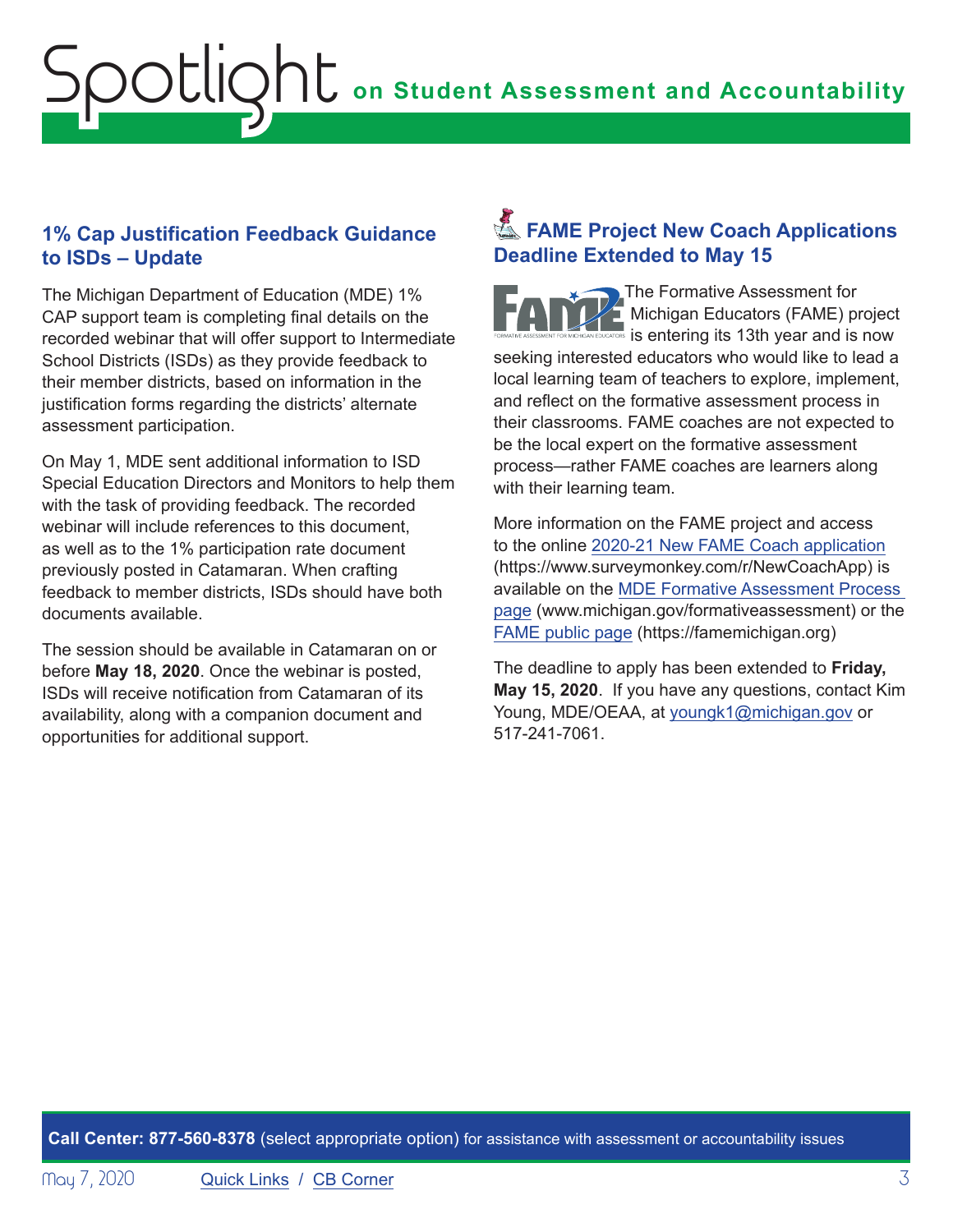## College Board Corner

<span id="page-3-0"></span>Spotlight

*Information on SAT*®*, PSAT*™ *8/9, and PSAT*™*10 provided by the College Board*

#### **Fall 2020 Testing**

The Michigan Department of Education (MDE) is providing a fall administration of the SAT with Essay for students entering the 12th grade in Fall 2020, PSAT/NMSQT for students entering the 11th and 10th grades in Fall 2020, and PSAT 8/9 for students entering 9th grade in fall 2020. The PSAT 10 and the PSAT/NMSQT are the same test but are offered at different times of the year. The PSAT/NMSQT is offered only in the fall while PSAT 10 is only offered in the spring.

- Results will not be used for any accountability reporting. The purpose of a fall administration is to offer the opportunity for students to take the assessments.
- Due to the nature of this offering, the typical MDE requirements for testing—such as the use of the Educational Entity Master (EEM) for testing staff contacts and the OEAA Secure Site to Pre-ID students—will **not** be

utilized for fall testing, but will be required for Spring 2021 testing.

- Schools will be required to order test materials through the College Board test ordering system and must follow the ordering timelines below.
- More information about ordering will be available in June, once the ordering site opens.
- All schools that were established to participate in Spring 2020 are expected to administer the assessments.

The health and safety of educators and students is our first concern; therefore, College Board is analyzing potential impacts of COVID-19 on policies and procedures for fall testing. We will make you aware of any updates as they become available.

The assessments and primary test date(s) for fall testing are:

| 2020-21 Grade | <b>Assessment</b> | <b>Primary Test Date/Window</b> | <b>Ordering Timeline</b>                                            |
|---------------|-------------------|---------------------------------|---------------------------------------------------------------------|
| Grade 9       | <b>PSAT 8/9</b>   | September 21 - October 28       | June 2 – September 16                                               |
| Grade 10      | PSAT/NMSQT        | October 14 or October 28        | June 2 - September 16                                               |
| Grade 11      | PSAT/NMSQT        | October 14 or October 28        | June 2 - September 16                                               |
| Grade 12      | SAT with Essay    | September 23 or October 14      | Sept. admin: June 2- August 25<br>Oct. admin: June 2 - September 16 |

*(Continued on next page)*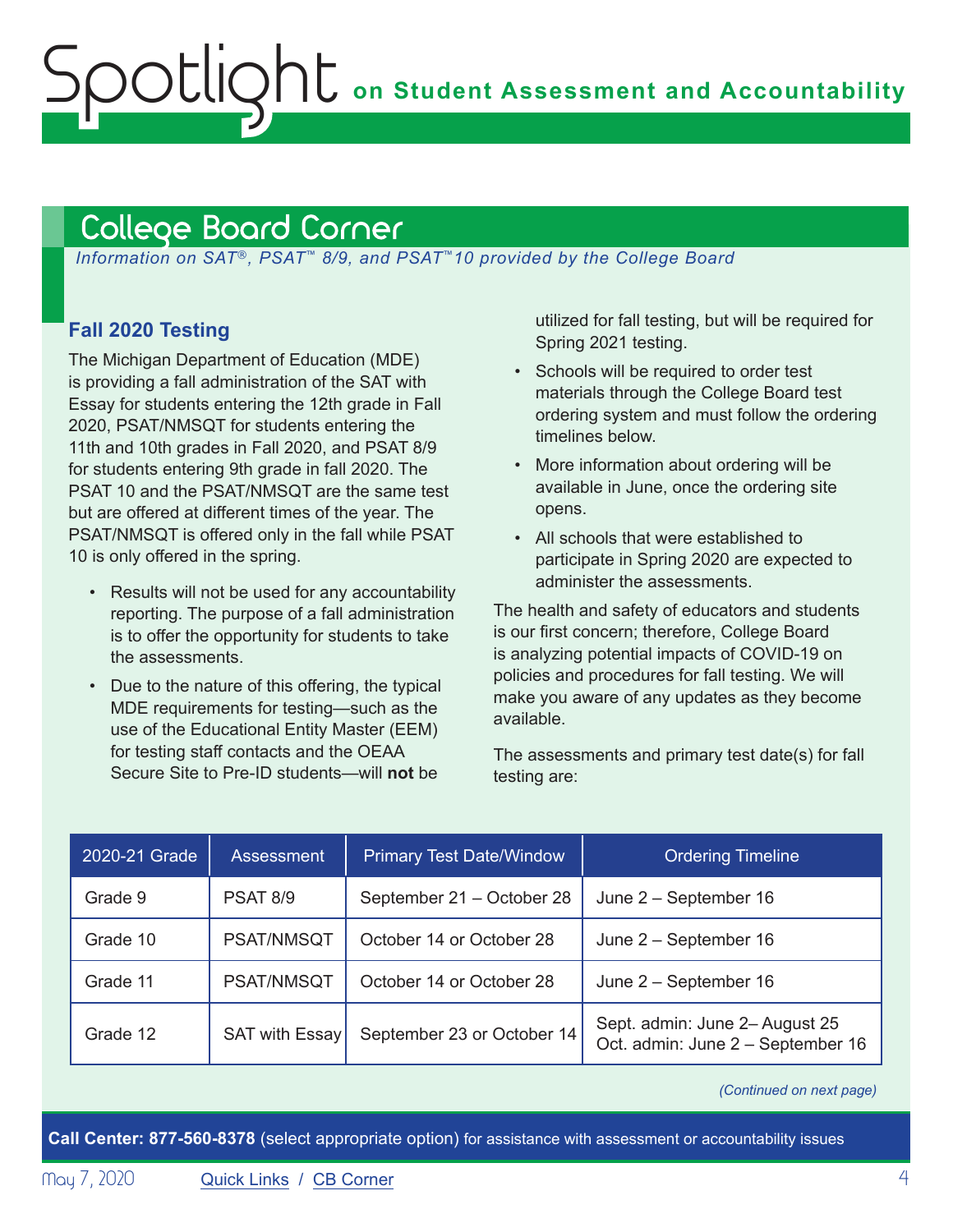#### **Test Dates**

- **SAT with Essay:** Schools have the option of administering on September 23 **or** October 14. Both dates will have an accommodated testing window and a makeup date of October 28.
- **PSAT/NMSQT:** Schools will choose **one** date to administer the PSAT/NMSQT—October 14 **or** October 28. College Board also offers a Saturday administration; however, the Saturday, October 17 administration is **not**  part of the MDE-provided administrations. There is no makeup date for PSAT/NMSQT. All students must test on the chosen date. Students testing over two days must test on the chosen primary date and the day after. There is no accommodated window for PSAT/NMSQT. Scores for 11th graders taking the PSAT/NMSQT are considered for the National Merit Scholarship Program.
- **PSAT 8/9:** Schools can choose one date **between** September 21 – October 28 to administer the PSAT 8/9 to their 9th graders. From that chosen date, the school has two weeks to administer any makeup testing. **Note:** The PSAT 8/9 testing window extends until March; however, MDE-provided testing must occur between September 21-October 28, 2020.
- Refer to the **[Fall 2020 List of Important](https://www.michigan.gov/documents/mde/Fall_2020_List_of_Important_Dates_689777_7.pdf)  [Dates](https://www.michigan.gov/documents/mde/Fall_2020_List_of_Important_Dates_689777_7.pdf)** located on the [MME](www.michigan.gov/mme) (www.michigan. gov/mme) and [PSAT](http://www.michigan.gov/psat) (www.michigan.gov/ psat) web pages under **What's New**.

#### **School Eligibility**

• Public and nonpublic schools that were established to participate for the Spring 2020 assessments will be eligible to participate

in the fall for the assessments they were established to administer in Spring 2020.

» **Example:** A school established only for SAT with Essay in Spring 2020 would be able to administer the SAT with Essay to 12th graders in the fall and have it provided by MDE. The school could administer the PSAT/NMSQT or PSAT 8/9, if desired, but would be responsible for any and all costs associated with ordering and administering the assessment.

#### **Student Eligibility**

- 2020-21 9th graders, 10th graders, 11th graders, and 12th graders are eligible at schools that were established to participate in Spring 2020.
- Homeschoolers are also eligible to test at participating schools—the student contacts your school to make appropriate arrangements.

#### **Ordering Test Materials**

- Test materials **must** be ordered through the College Board test ordering site (TOS) for fall testing. However, TOS will **not** be used for Spring 2021 testing provided by MDE.
- Schools will be emailed a one-time access code in June to access TOS.
- The use of the OEAA Secure Site to Pre-ID students is not used for Fall 2020 testing but will be required for Spring 2021 testing.
- The Essay is required of students taking the SAT.

*(Continued on next page)*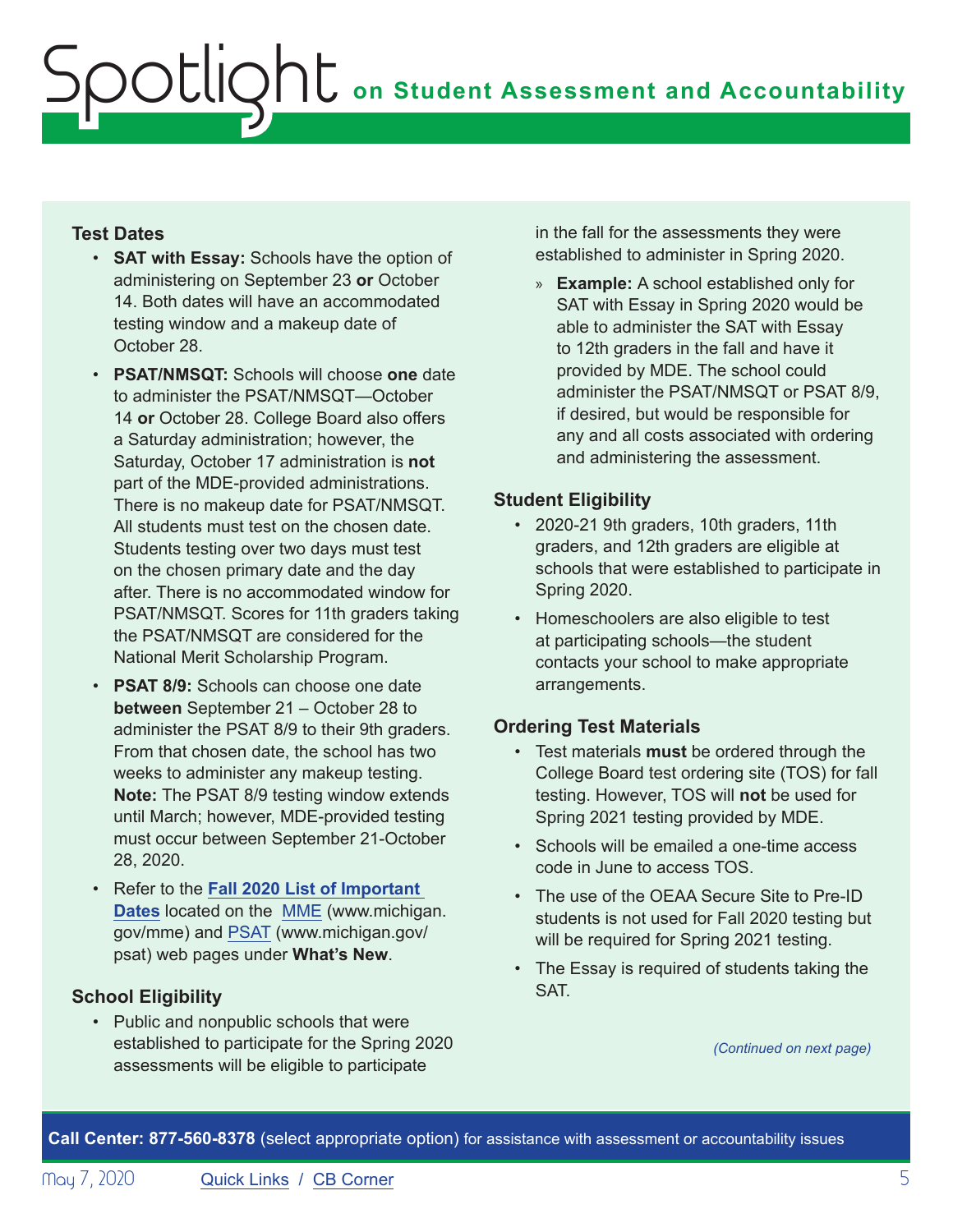- Schools do not have to pay for fall testing as long as the following is true:
	- » Your school is eligible to participate.
	- » You are testing eligible students.
	- » You are administering the authorized assessment on an MDE-sponsored date.
- If your school orders assessments or grades **not** provided by MDE (PSAT 8/9 for 8th grade or SAT without Essay, for example), your school would be responsible for all fees associated with those assessments.

#### **Testing Modes**

- SAT with Essay and PSAT/NMSQT are paper-based assessments only.
- Schools have the option of administering the digital PSAT 8/9. College Board assessments do not use the DRC INSIGHT portal, so be aware of any additional set-up required. Information about College Board digital testing can be found on the [Digital Testing](https://digitaltesting.collegeboard.org/)  [web page](https://digitaltesting.collegeboard.org/) (https://digitaltesting.collegeboard. org/). Digital testing for College Board assessments will not be available for Spring 2021 testing.

#### **Off-Site Testing**

• Information about off-site testing for fall will be available soon.

#### **Accommodations**

• Accommodations for PSAT 8/9 in the fall are locally determined based on the student's IEP or 504 and do not need to be entered in SSD Online. Simply order the accommodated materials you may need once the test

ordering site opens. (For PSAT 8/9 testing in Spring 2021, all requests **must** be entered in SSD Online.)

- Be aware that state-allowed accommodations (SAA) will not be available for the fall administrations. Students who may have used an SAA for state accountability testing in the spring (students in the U.S. for less than a year who were only required to take the math test, for example), should be offered the chance to take the appropriate assessment in the fall.
- For students with current approvals in SSD Online, confirm that the approved accommodations in SSD Online are still accurate and needed by the student, then order the necessary accommodated materials once the College Board test ordering site opens.
- There is no accommodated testing window for students for PSAT/NMSQT in the fall.
- The deadline to request accommodations in SSD Online for SAT with Essay and PSAT/ NMSQT will be in August.

#### **English Learner (EL) Supports**

• **SAT with Essay:** Students can use translated test directions, an approved wordto-word bilingual glossary, or 50% extended time. Requests for extended time only last for one administration season; therefore, these requests must be re-entered into SSD Online for fall testing if the student was approved for Spring 2020 testing. Re-entry will likely be required for Spring 2021 testing.

*(Continued on next page)*